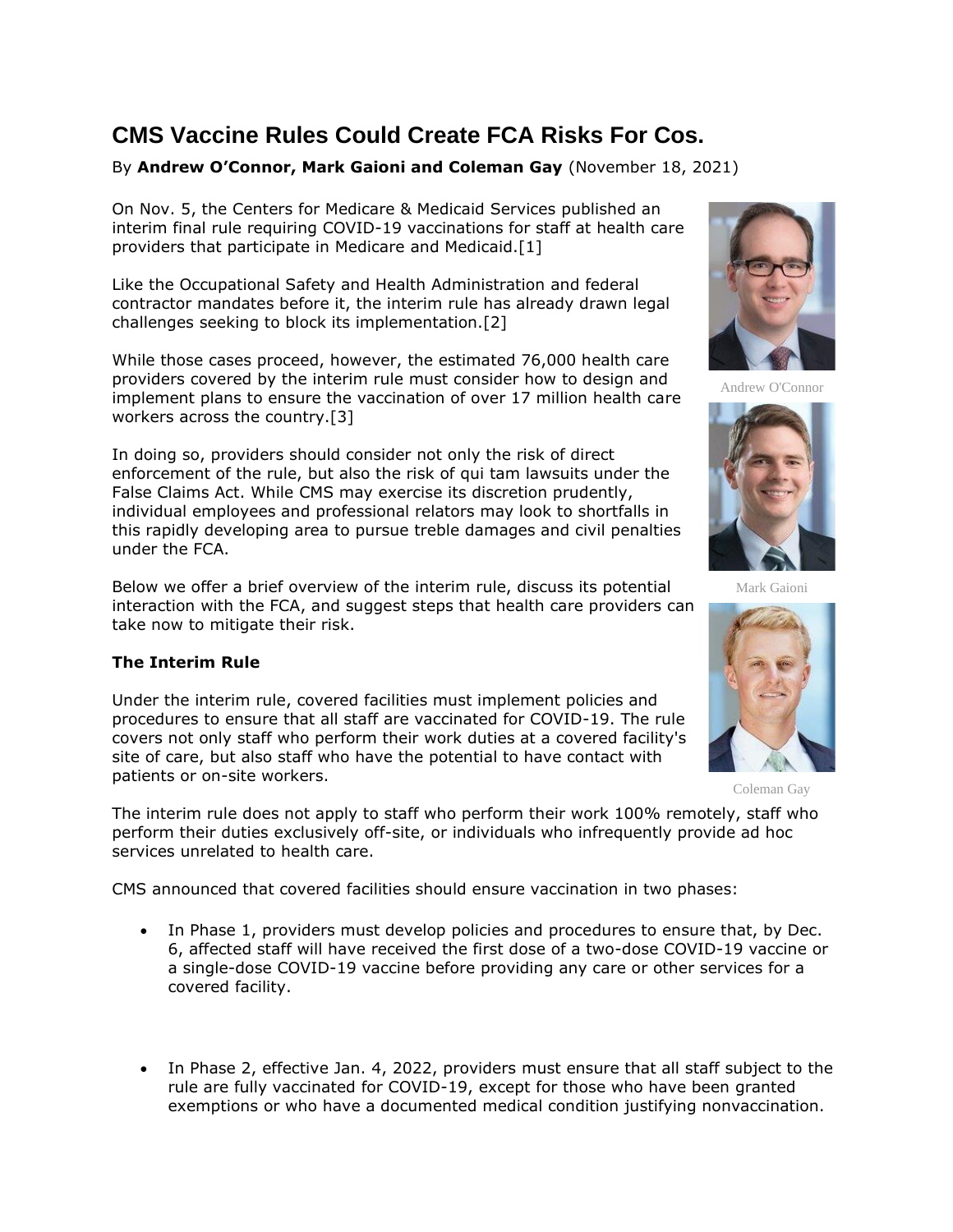Certain allergies, recognized medical conditions, or religious beliefs, observances or practices may provide grounds for exemption.

CMS' rule comes on the heels of two other federal vaccine mandates. OSHA recently issued an emergency temporary standard applying to employers with 100 or more workers.[4] The president also issued an executive order imposing vaccination requirements for federal contractors.[5] According to CMS, its rule takes "priority above other federal vaccination requirements,"[6] though covered facilities may be subject to additional state and local mandates, as well.[7]

CMS announced that it will issue interpretive guidelines describing its plan for enforcement of the interim rule, but its initial announcement suggests that state survey agencies may be primarily responsible for ensuring compliance.[8]

State survey agencies may review covered facilities' implementation of vaccination policies and procedures, examine staff vaccination lists, and conduct interviews with staff to verify their vaccination status.[9]

According to CMS, covered facilities cited for noncompliance may be subject to sanctions including civil money penalties, denial of payment for new admissions, or termination of the Medicare or Medicaid provider agreement.[10]

#### **Potential FCA Risk**

As providers race to draft policies, classify workers and administer vaccinations, they should also consider another risk: potential FCA suits.

While CMS has indicated its willingness to work collaboratively with providers before taking enforcement action,[11] U.S. attorney's offices and private qui tam relators suing in the name of the U.S. may be more aggressive. The risk of whistleblower actions may be particularly acute given reports of disaffected health care workers worn down by the pandemic.[12]

Although the FCA is not a vehicle for addressing garden-variety regulatory violations,[13] qui tam relators — private whistleblowers entitled to a share of the money they recover on behalf of the U.S. — routinely pursue FCA cases on the basis of alleged regulatory shortfalls.

Under the so-called false certification theory, relators argue that a provider's claims for reimbursement certify, expressly or impliedly, that the provider is in compliance with applicable CMS rules. If a provider is out of compliance and still submits the claim, the theory goes, that claim for reimbursement may be false or fraudulent.[14]

Relators pressing a false certification argument based on alleged violations of the interim rule would face significant hurdles.

For example, relators would need to prove that the covered facility's noncompliance was material to CMS' decision to pay for services actually rendered and that the facility had the requisite state of mind required by the FCA. But that may not stop relators from filing a suit seeking treble damages and hefty civil penalties.

The takeaway: Noncompliance with the interim rule has the potential to generate risk, even absent immediate enforcement attention from CMS.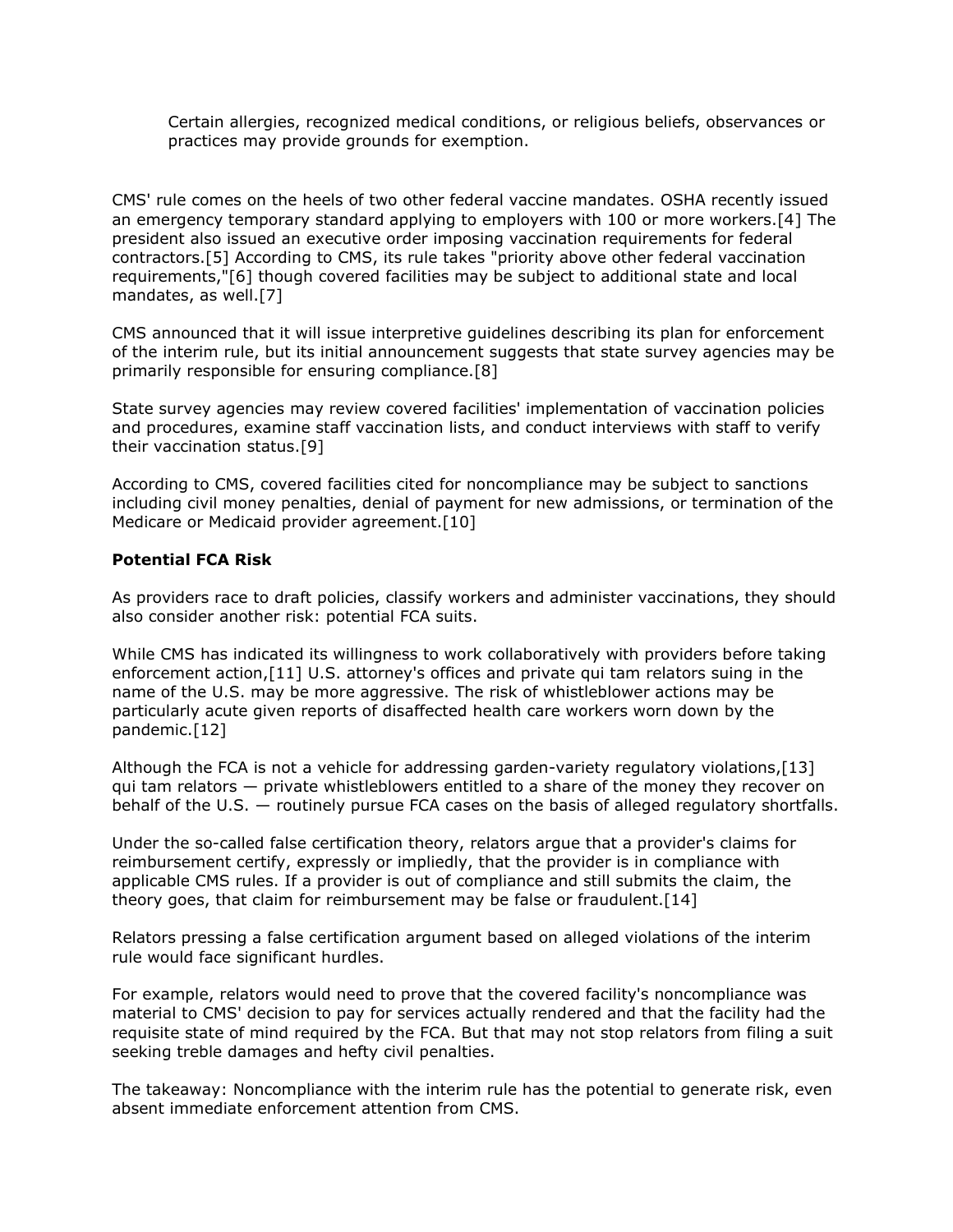## **Steps Health Care Providers Can Take to Mitigate FCA Risk**

Given the sweeping requirements and fast-approaching deadlines described above, providers have their work cut out for them to quickly implement the interim rule. While no policy can entirely forestall FCA suits, there are steps that providers can take to reduce the risk of litigation and best position themselves for success if they are sued.

## *Ensure that policies and decision making are consistent and well documented.*

Providers will face an array of line-drawing and classification challenges as they sort out which federal and state vaccination mandates apply to which employees. At the same time, they can expect to be inundated with exemption requests from employees who are likely to be confused about differing vaccination and testing requirements.

Clear policies, applied consistently, with thorough documentation will help guard against future FCA challenges. Providers who can show that they made reasoned decisions based on good faith interpretations of the rules will be better positioned to establish that they did not act with the state of mind the FCA requires.

### *Be transparent with regulators.*

Providers should consider raising questions and implementation challenges with regulators and should be transparent during any audits or inspection. Such transparency will head off any argument the government was misled, and the government's continued payment would be very strong evidence that any issues were not material to the reimbursement decisions being challenged.[15]

### *Foster an environment that encourages employees to raise concerns.*

Providers should take steps to encourage any staff who detect noncompliance to raise their concerns through internal compliance hotlines or other channels. Having effective internal systems to ensure compliance allows providers to remediate any deficiencies directly and reduces the likelihood that staff will turn to outside mechanisms — such as a qui tam lawsuit — to address concerns.

### *Make good faith efforts.*

Above all, providers should make good faith efforts to comply with the interim rule. Accidental noncompliance and reasonable mistakes are generally not actionable under the FCA. While good faith is no guarantee against whistleblower claims being filed, providers who can show genuine efforts to comply will be better positioned to defend those suits.

*[Andrew O'Connor](https://www.ropesgray.com/en/biographies/o/andrew-oconnor) is a partner, and [Mark Gaioni](https://www.ropesgray.com/en/biographies/g/Mark-Gaioni) and [Coleman Gay](https://www.ropesgray.com/en/biographies/g/Coleman-Gay) are associates, at [Ropes &](https://www.law360.com/firms/ropes-gray)  [Gray LLP.](https://www.law360.com/firms/ropes-gray)*

*The opinions expressed are those of the author(s) and do not necessarily reflect the views of the firm, its clients or Portfolio Media Inc., or any of its or their respective affiliates. This article is for general information purposes and is not intended to be and should not be taken as legal advice.*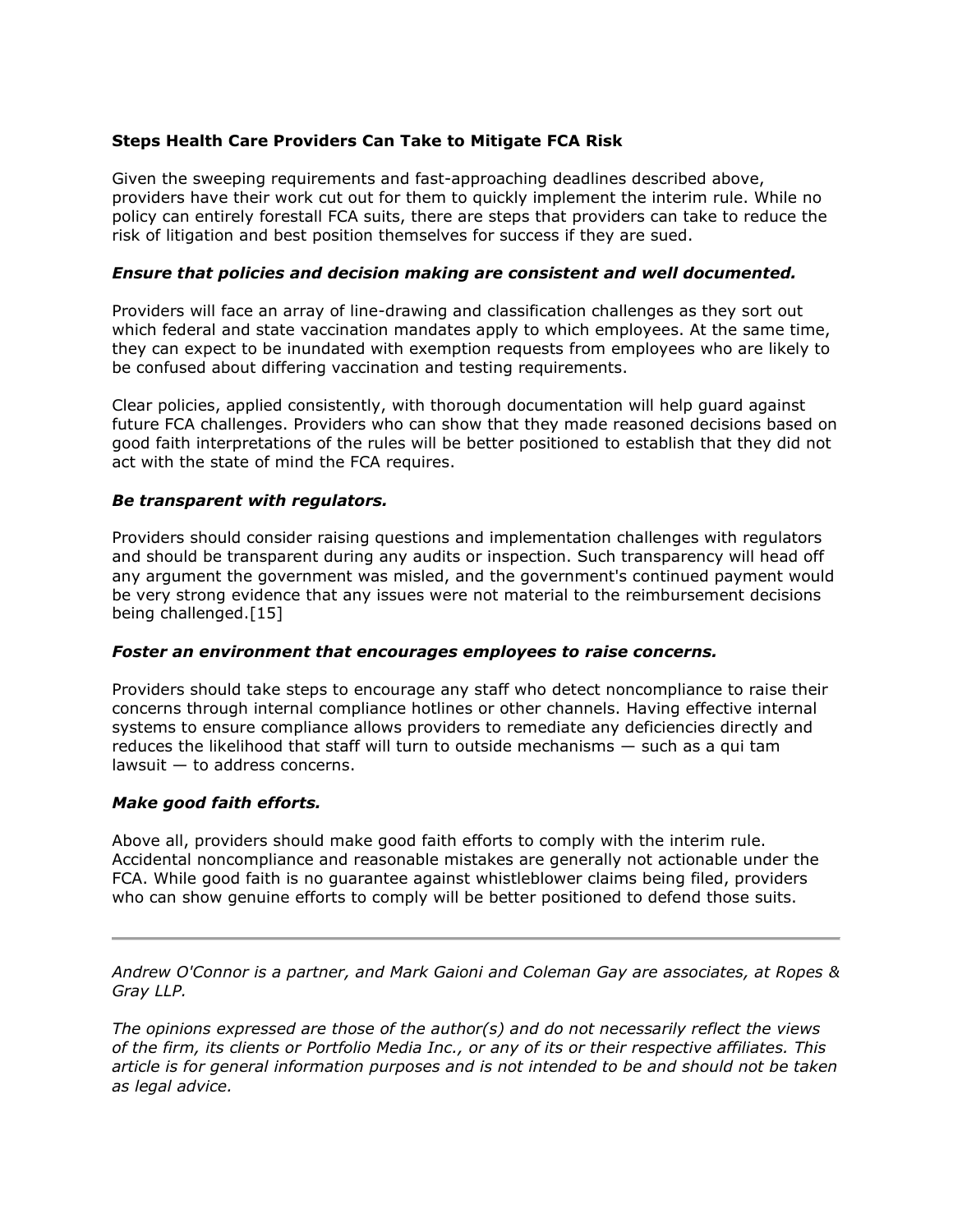[1] CMS Interim Final Rule, 86 Fed. Reg. 61,555, 61,555-61,627 (Nov. 5, 2021).

[2] On November 10, 2021, ten state attorneys general filed a lawsuit in the federal district court for the Eastern District of Missouri seeking an order declaring the rule unlawful under the Administrative Procedure Act (APA).

[3] Press Release, CMS, Biden-Harris Administration Issues Emergency Regulation Requiring COVID-19 Vaccination for Health Care Workers (Nov. 4, 2021), [https://www.cms.gov/newsroom/press-releases/biden-harris-administration-issues](https://www.cms.gov/newsroom/press-releases/biden-harris-administration-issues-emergency-regulation-requiring-covid-19-vaccination-health-care)[emergency-regulation-requiring-covid-19-vaccination-health-care.](https://www.cms.gov/newsroom/press-releases/biden-harris-administration-issues-emergency-regulation-requiring-covid-19-vaccination-health-care)

[4] On November 6, 2021, the Fifth Circuit issued an order granting an emergency motion to stay the OSHA emergency temporary standard pending expedited judicial review.

[5] The Executive Order applies to federal contractors and subcontractors who enter an agreement, or an extension of existing agreement, with the federal government on or after October 15, 2021. It requires federal agencies to ensure, "to the extent permitted by law," that contracts require covered entities to comply with guidance published by the Safer Federal Workforce Task Force, which includes a vaccination mandate. Executive Order, President Biden, Executive Order on Ensuring Adequate COVID Safety Protocols for Federal Contractors (Sept. 9, 2021), [https://www.whitehouse.gov/briefing-room/presidential](https://www.whitehouse.gov/briefing-room/presidential-actions/2021/09/09/executive-order-on-ensuring-adequate-covid-safety-protocols-for-federal-contractors/)[actions/2021/09/09/executive-order-on-ensuring-adequate-covid-safety-protocols-for](https://www.whitehouse.gov/briefing-room/presidential-actions/2021/09/09/executive-order-on-ensuring-adequate-covid-safety-protocols-for-federal-contractors/)[federal-contractors/.](https://www.whitehouse.gov/briefing-room/presidential-actions/2021/09/09/executive-order-on-ensuring-adequate-covid-safety-protocols-for-federal-contractors/)

[6] If multiple such rules apply to a healthcare provider, CMS interpretive guidance states that the Interim Rule "takes priority above other federal vaccination requirements" and that healthcare providers should "look to those requirements first." FAQ Guidance, CMS, CMS Omnibus COVID-19 Health Care Staff Vaccination Interim Final Rule, [https://www.cms.gov/files/document/cms-omnibus-staff-vax-requirements-2021.pdf.](https://www.cms.gov/files/document/cms-omnibus-staff-vax-requirements-2021.pdf)

[7] See, e.g., Press Release, California Dep't of Public Health, California Implements First in the Nation Requirement that Workers in Health Care Settings be Fully Vaccinated (Aug. 5, 2021), <https://www.cdph.ca.gov/Programs/OPA/Pages/NR21-242.aspx> (requiring healthcare workers in certain care settings to be fully vaccinated by Sept. 30, 2021); Executive Order, State of Illinois, Executive Order 2021-27 (Oct. 15,

2021), [https://www.illinois.gov/content/dam/soi/en/web/illinois/documents/government/ex](https://www.illinois.gov/content/dam/soi/en/web/illinois/documents/government/executive-order-2021-27.pdf) [ecutive-order-2021-27.pdf](https://www.illinois.gov/content/dam/soi/en/web/illinois/documents/government/executive-order-2021-27.pdf) (requiring "all healthcare workers" to be fully vaccinated by Nov. 30, 2021 or else submit to weekly testing); Public Order, City and County of San Francisco, Order of the Health Officer No. C19-07y (updated Oct. 13,

2021), [https://www.sfdph.org/dph/alerts/files/C19-07-Safer-Return-Together-Health-](https://www.sfdph.org/dph/alerts/files/C19-07-Safer-Return-Together-Health-Order.pdf)[Order.pdf](https://www.sfdph.org/dph/alerts/files/C19-07-Safer-Return-Together-Health-Order.pdf) (requiring health care workers in certain settings to be fully vaccinated by Sept. 30, 2021).

[8] Press Release, CMS, supra note 3.

[9] Interim Final Rule, 86 Fed. Reg. 61,555 at 61,574.

[10] Id. In a Frequently Asked Question (FAQ) guidance published alongside the rule, CMS stated that its goal is to bring covered facilities into compliance with the Interim Rule. Termination would generally occur only after providing a covered facility with an opportunity to make corrections and come into compliance. FAQ Guidance, CMS, supra note 6; see also Press Release, CMS, supra note 3.